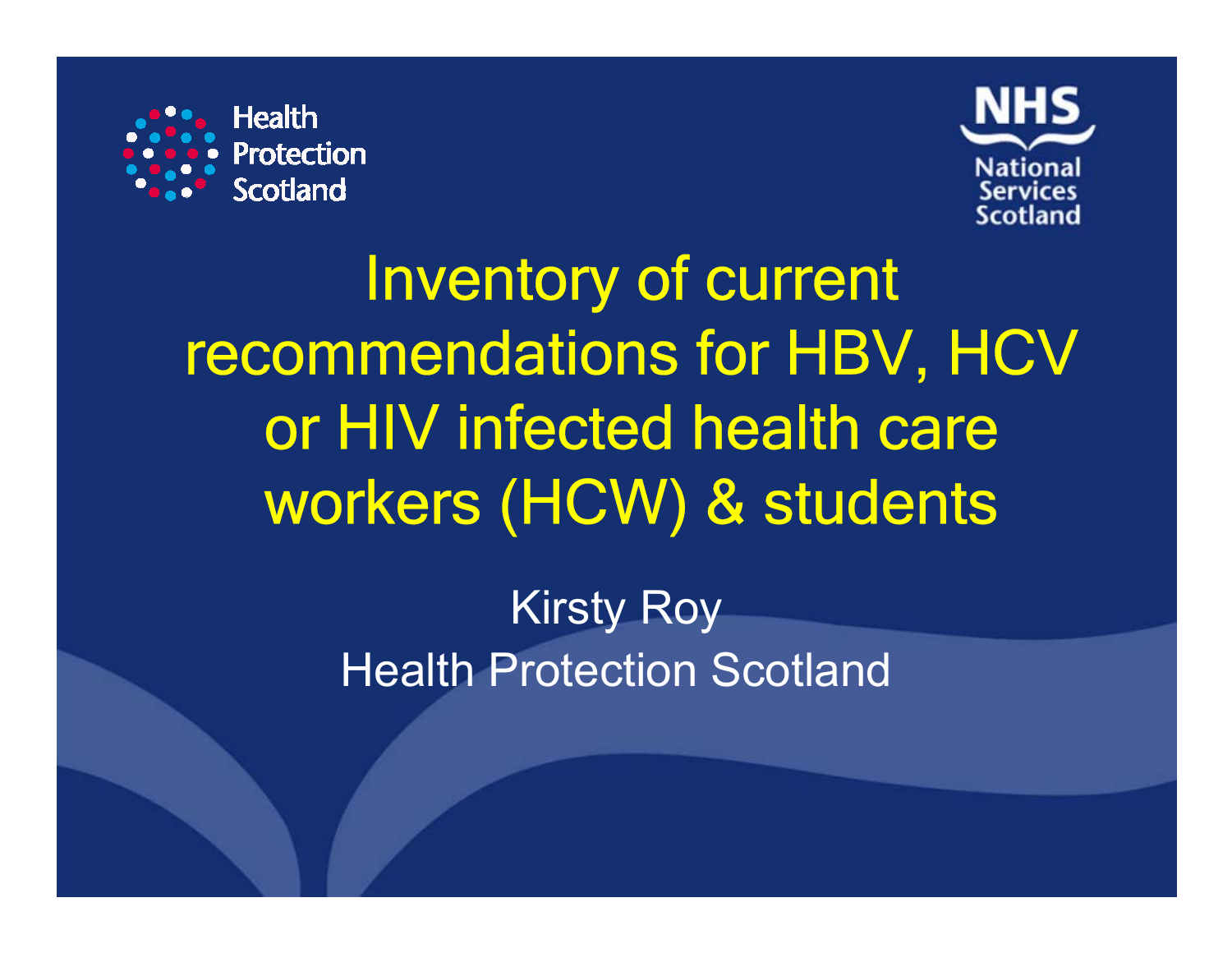Current recommendations for managing HBV, HCV, or HIV infected HCW & students sourced from

- •EASL study (Gunson et al)
- •**Mailing lists for** 
	- i) EuroPEP
	- ii) International commission on occupational health, committee on OH of health care workers

ii) EuroHIV

 $\bullet$  National centres for health protection & Government websites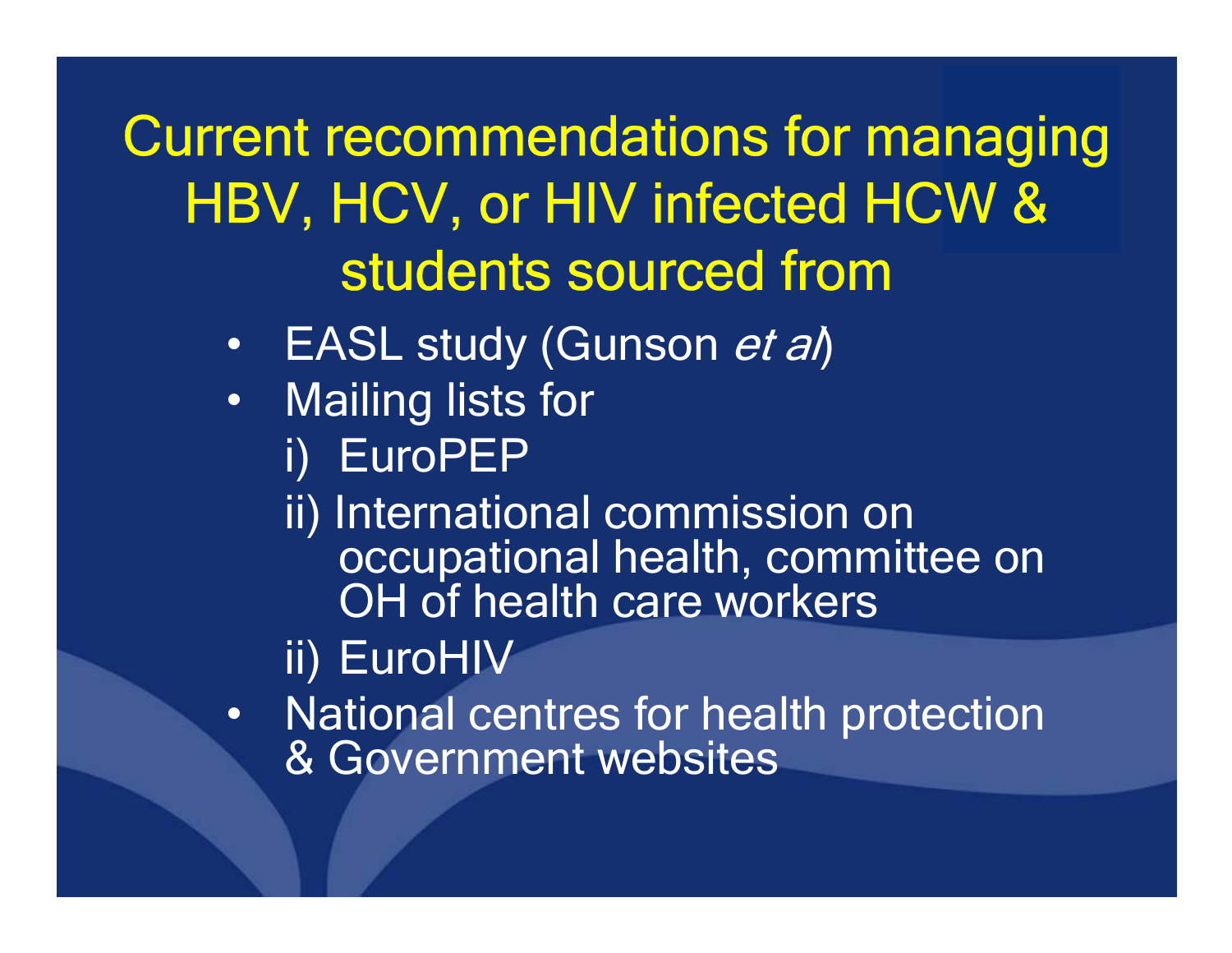

Countries with guidelines (national or other) **Countries with no guidelines** 

 $\sum_{i=1}^{n}$ 



ה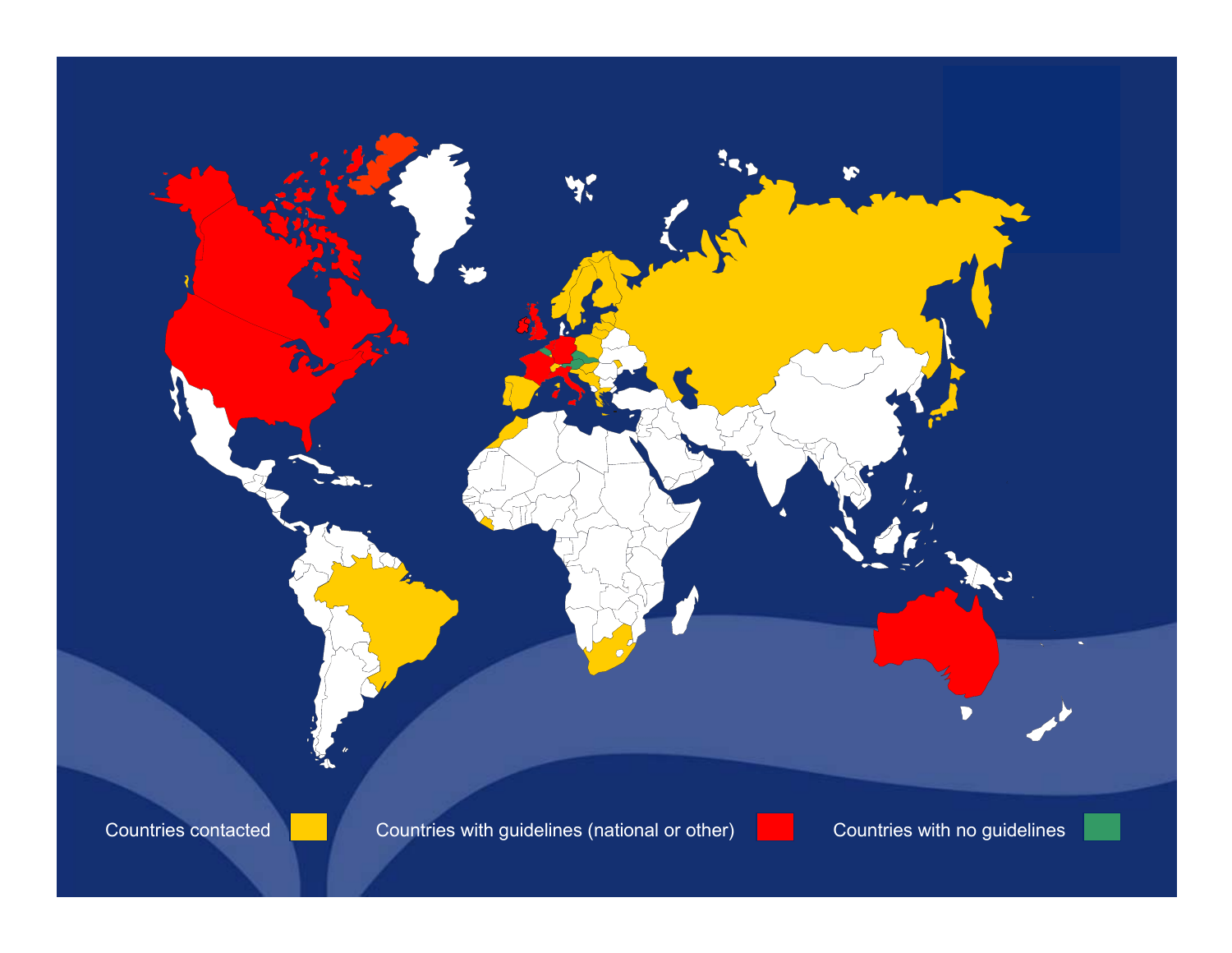## Areas of disagreement between current recommendations

- • Procedures for identifying infected HCW and students
- $\bullet$  Work restrictions placed on infected HCW and students (and criteria used to restrict work practice)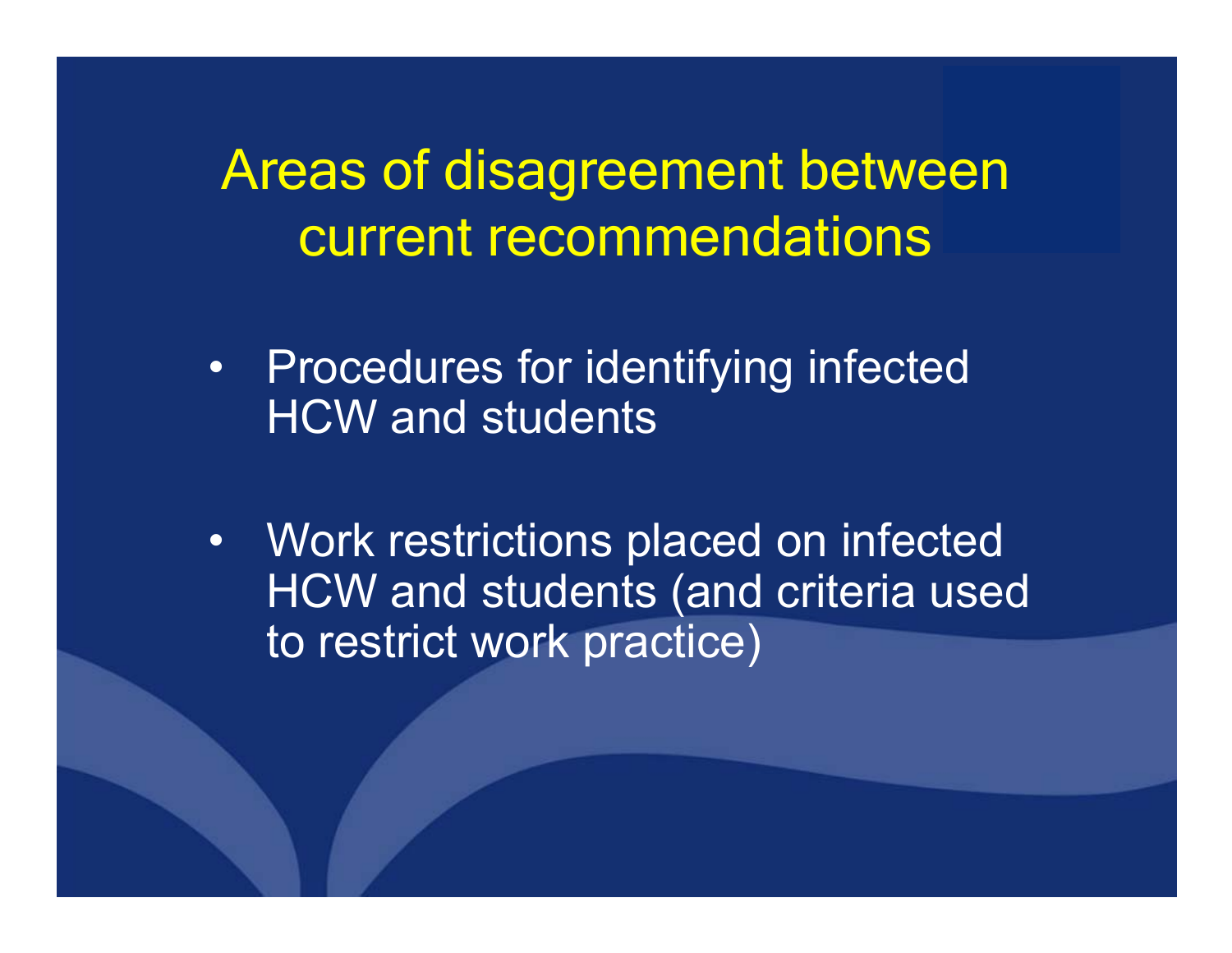## Procedures for identifying infected HCW and students

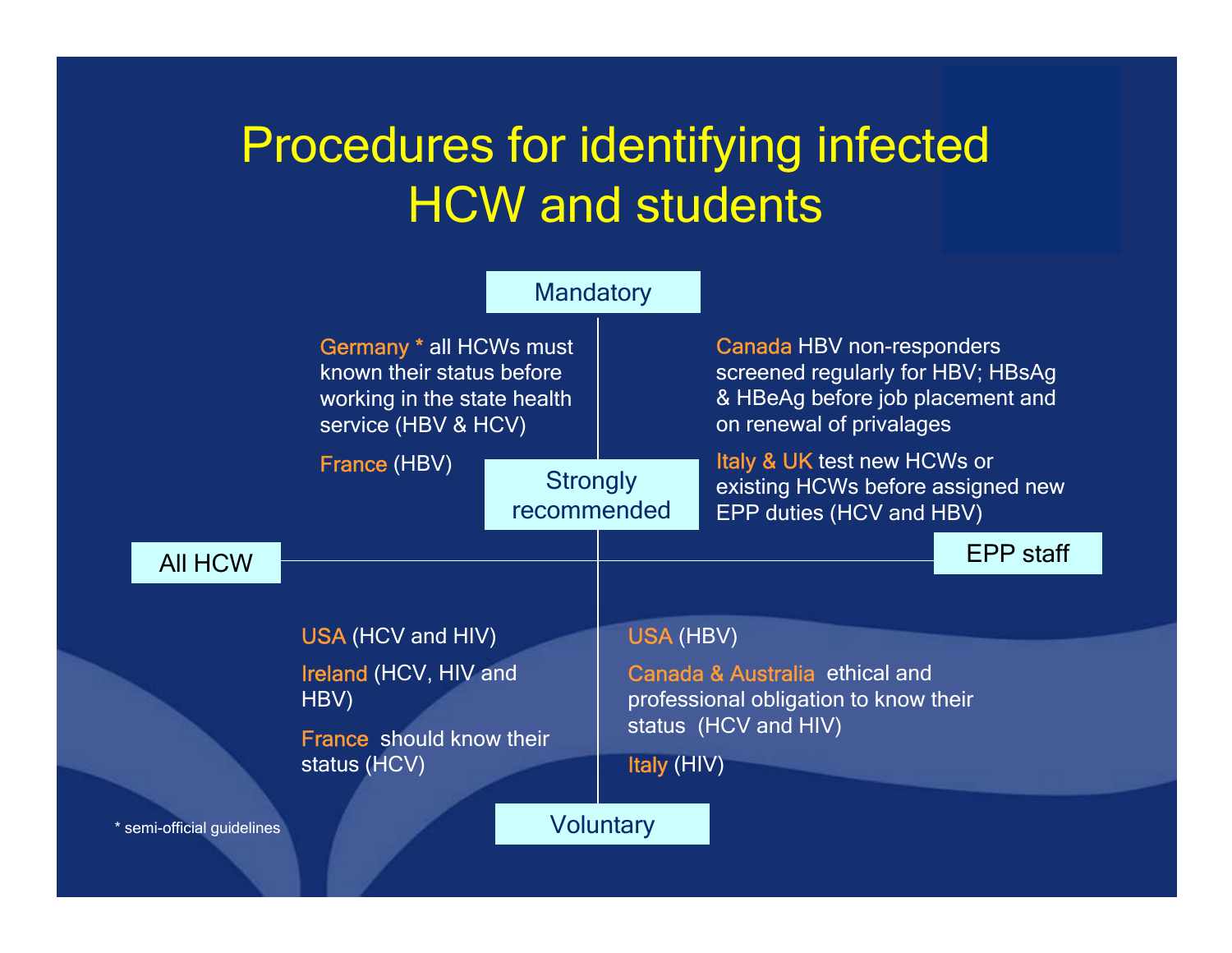## Work restrictions placed on infected **HCW and students**



‡ discussion with an expert panel about adapting work panel/advisory board on case by case basi practices

s